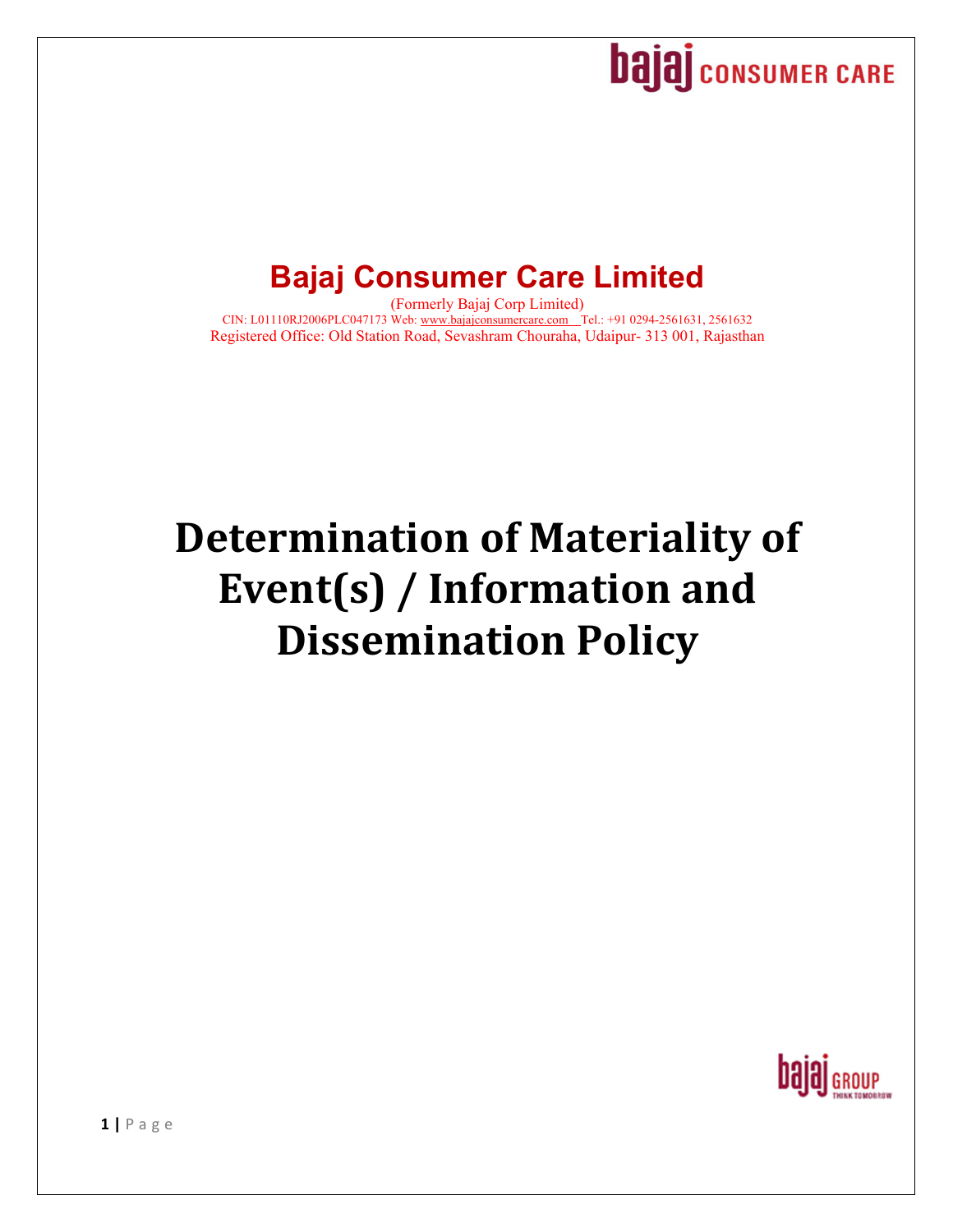## **Contents**

| 3. |                                                                     |
|----|---------------------------------------------------------------------|
| 4. |                                                                     |
| 5. | Guidance note on occurance of event / availability of information 4 |
| 6. |                                                                     |
| 7. |                                                                     |
| 8. |                                                                     |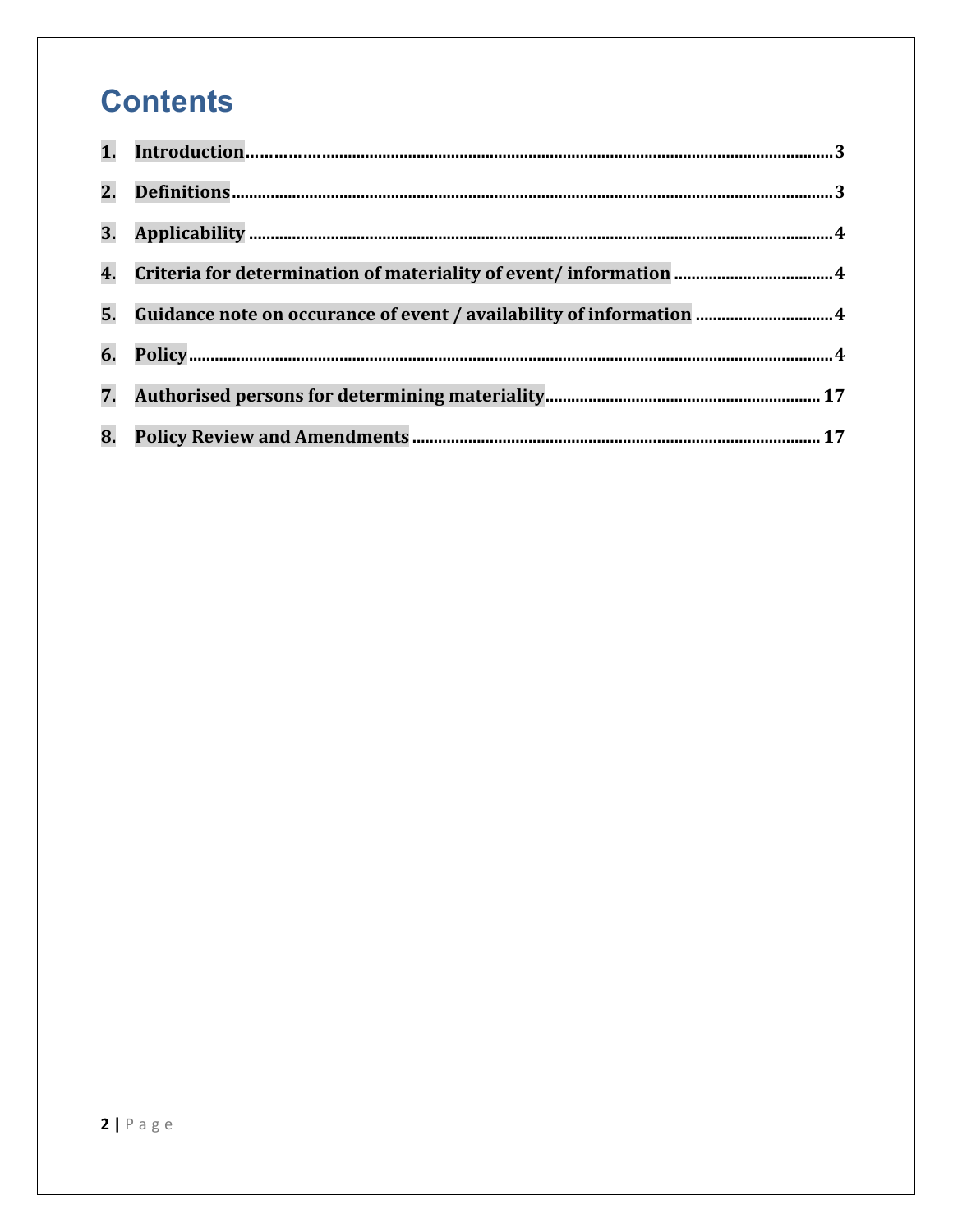## **1. Introduction**

In accordance with the Listing Regulations, the Board of the Company has adopted this policy on determination of materiality of any event and/or information and its dissemination to the Stock Exchanges.

## **2. Definitions**

- i. **"Act"** shall mean the Companies Act, 2013 and rules made thereunder, as amended.
- ii. **"Board"** shall mean the board of directors of the Company.
- iii. **"Company"** shall mean Bajaj Consumer Care Limited.
- iv. **"Events"** shall mean events as appearing in Schedule III of the Listing Regulations and such other events as may be considered material by the Board.
- v. **"Key Managerial Personnel"** means key managerial personnel as defined under the Companies Act, 2013 and includes
	- Chief Executive Officer or the managing director or the manager;
	- Company Secretary;
	- Whole-time Director;
	- Chief Financial Officer:
	- such other officer, not more than one level below the directors who is in whole-time employment, designated as key managerial personnel by the Board; and such other officer as may be prescribed under the Act.
- **vi. "Listing Regulations"** shall mean the Securities and Exchange Board of India (Listing Obligations and Disclosure Requirements) Regulations, 2015, as amended.
- vii. "**Policy**" shall mean this policy on determination of materiality of any event and/or information and its dissemination to the Stock Exchanges.
- viii. **"Stock Exchange"** shall mean a recognised stock exchange, on which the securities of the Company are listed.

## **3. Applicability**

This Policy applies to:

- 1. Events specified in Para A of Part A of Schedule III of the Listing Regulations, 2015;
- 2. Events specified in Para B of Part A of Schedule III based on the application of guidelines of materiality specified in this Policy; and
- 3. Events in the opinion of the Board of the Company which satisfy the materiality criteria and are not covered in 1 and 2 above.

**3 |** Page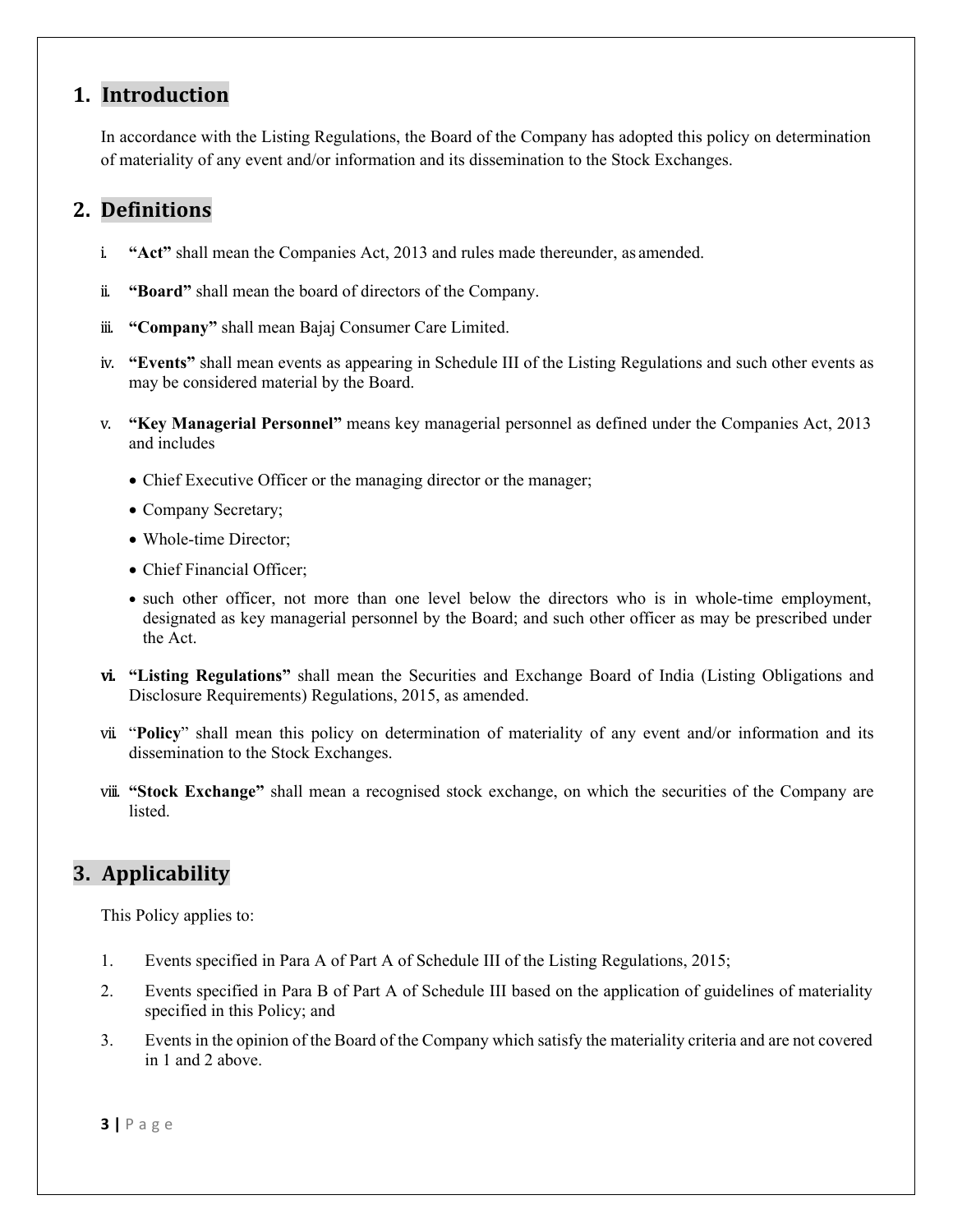## **4. Criteria for determination of materiality of event/ information**

Following shall be taken into account for determining the materiality of events/ information, as specified under Regulation 30(4) of the Listing Regulations:

- a) The omission of an event or information, which is likely to result in discontinuity or alteration of event or information already available publicly.
- b) The omission of an event or information is likely to result in significant market reaction if the said omission came to light at a later date; and
- c) In case where the criteria specified in sub-clauses (a) and (b) are not applicable, an event or information may be treated as being material if in the opinion of the Board of Directors of listed entity, the event/ information is considered material.

## **5. Guidance note on occurance of event / availability of information**

- a) The timing of occurrence of an event and/or availability of information has to be decided on a case to case basis.
- b) In case of instances where no discussion, negotiation or approval is involved, such as natural calamities, disruptions etc., the events/ information can be said to have occurred when the Company becomes aware of the events/ information, or as soon as, an officer of the Company has, or ought to have reasonably come into possession of the information in the course of the performance of his duties.

The term "officer" shall have the meaning ascribed to such term under the Act and shall also include the promoter of the Company.

c) In matters which would depend on the stage of discussion, negotiation or approval, the events/information can be said to have occurred upon receipt of approval by the Board of Directors or after receipt of both, the Board and the shareholders.

However, considering the price sensitivity involved, for certain events, such as the decision on declaration of dividends, etc., disclosure shall be made on receipt of approval of the event by the Board, pending shareholders' approval.

## **6. Policy**

The following shall be events/information, including which are deemed to be material as specified in Para A of Part A of Schedule III of the Listing Regulations, upon occurrence of which listed entity shall make disclosure to stock exchange(s):

- **A. Events which shall be disclosed without any application of the guidelines for materiality, including as specified in sub-regulation (4) of Regulation (30) of the Listing Regulations:** 
	- **1. Acquisition(s) (including agreement to acquire), Scheme of Arrangement (amalgamation/merger/demerger/restructuring), or sale or disposal of any unit(s), division(s) or subsidiary of the listed entity or any other restructuring:** 
		- **1.1. Acquisition (including agreement to acquire):** 
			- a) name of the target entity, details in brief such as size, turnover etc.;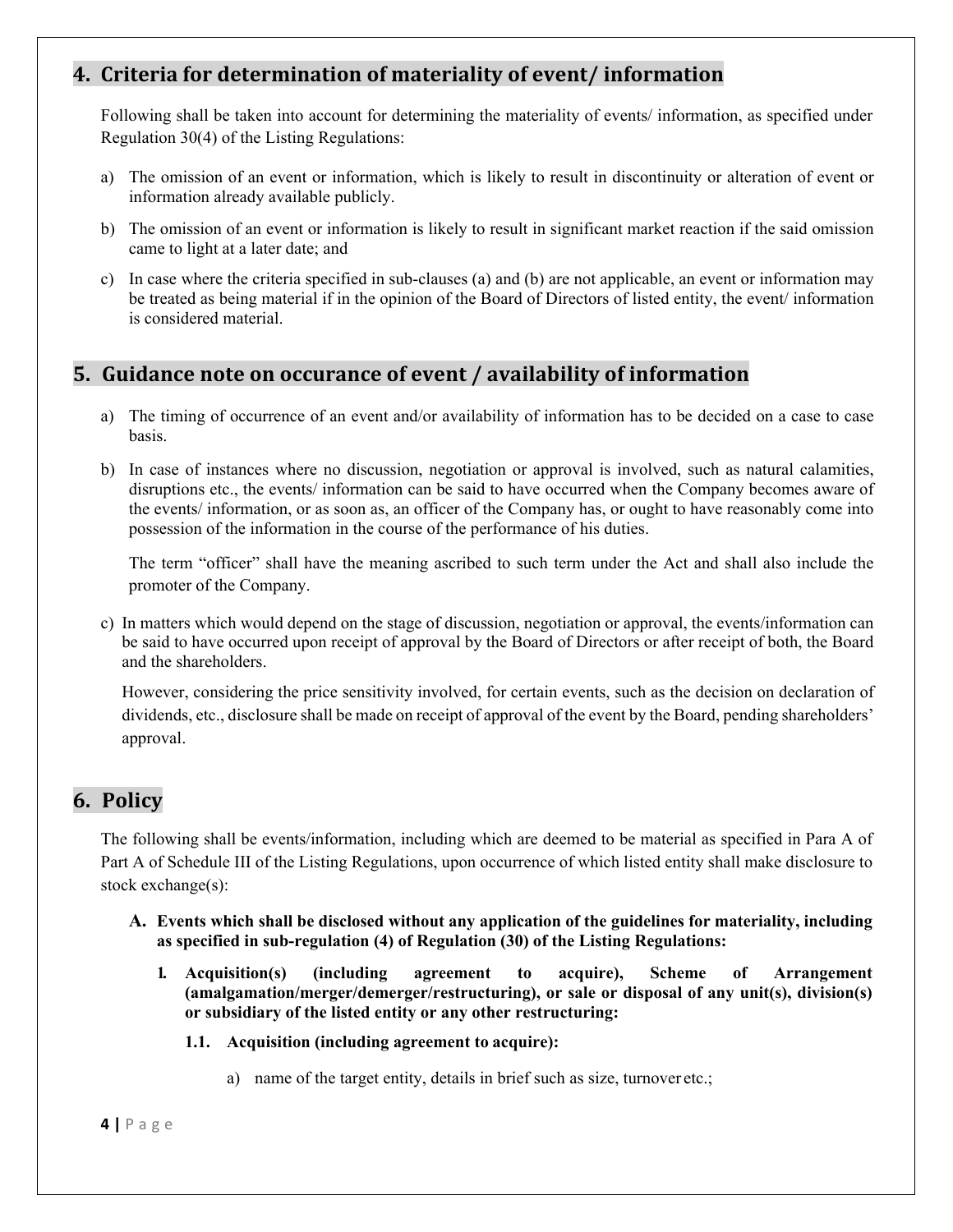- b) whether the acquisition would fall within related party transaction(s) and whether the promoter/ promoter group/ group companies have any interest in the entity being acquired? If yes, nature of interest and details thereof and whether the same is done at "arm's length";
- c) industry to which the entity being acquired belongs;
- d) objects and effects of acquisition (including but not limited to, disclosure of reasons for acquisition of target entity, if its business is outside the main line of business of the listed entity);
- e) brief details of any governmental or regulatory approvals required for the acquisition;
- f) indicative time period for completion of the acquisition;
- g) nature of consideration whether cash consideration or share swap and details of the same;
- h) cost of acquisition or the price at which the shares are acquired;
- i) percentage of shareholding  $/$  control acquired and  $/$  or number of shares acquired;
- j) brief background about the entity acquired in terms of products/line of business acquired, date of incorporation, history of last 3 years turnover, country in which the acquired entity has presence and any other significant information (in brief);

[Explanation: For the purpose of the above disclosures the term 'acquisition' shall have the same meaning as defined in explanation of sub-para (1) of Para of Part (A) of Schedule III of Listing Regulations].

#### **1.2. Amalgamation/ Merger:**

- a) name of the entity(ies) forming part of the amalgamation/merger, details in brief such as, size, turnover etc.;
- b) whether the transaction would fall within related party transactions? If yes, whether the same is done at "arm's length";
- c) area of business of the entity(ies);
- d) rationale for amalgamation/ merger;
- e) in case of cash consideration amount or otherwise share exchange ratio;
- f) brief details of change in shareholding pattern (if any) of listed entity.

#### **1.3. De-merger:**

- a) brief details of the division(s) to be demerged;
- b) turnover of the demerged division and as percentage to the total turnover of the listed entity in the immediately preceding financial year / based on financials of the last financial year;
- c) rationale for demerger;
- d) brief details of change in shareholding pattern (if any) of all entities;
- e) in case of cash consideration amount or otherwise share exchange ratio;
- f) whether listing would be sought for the resulting entity.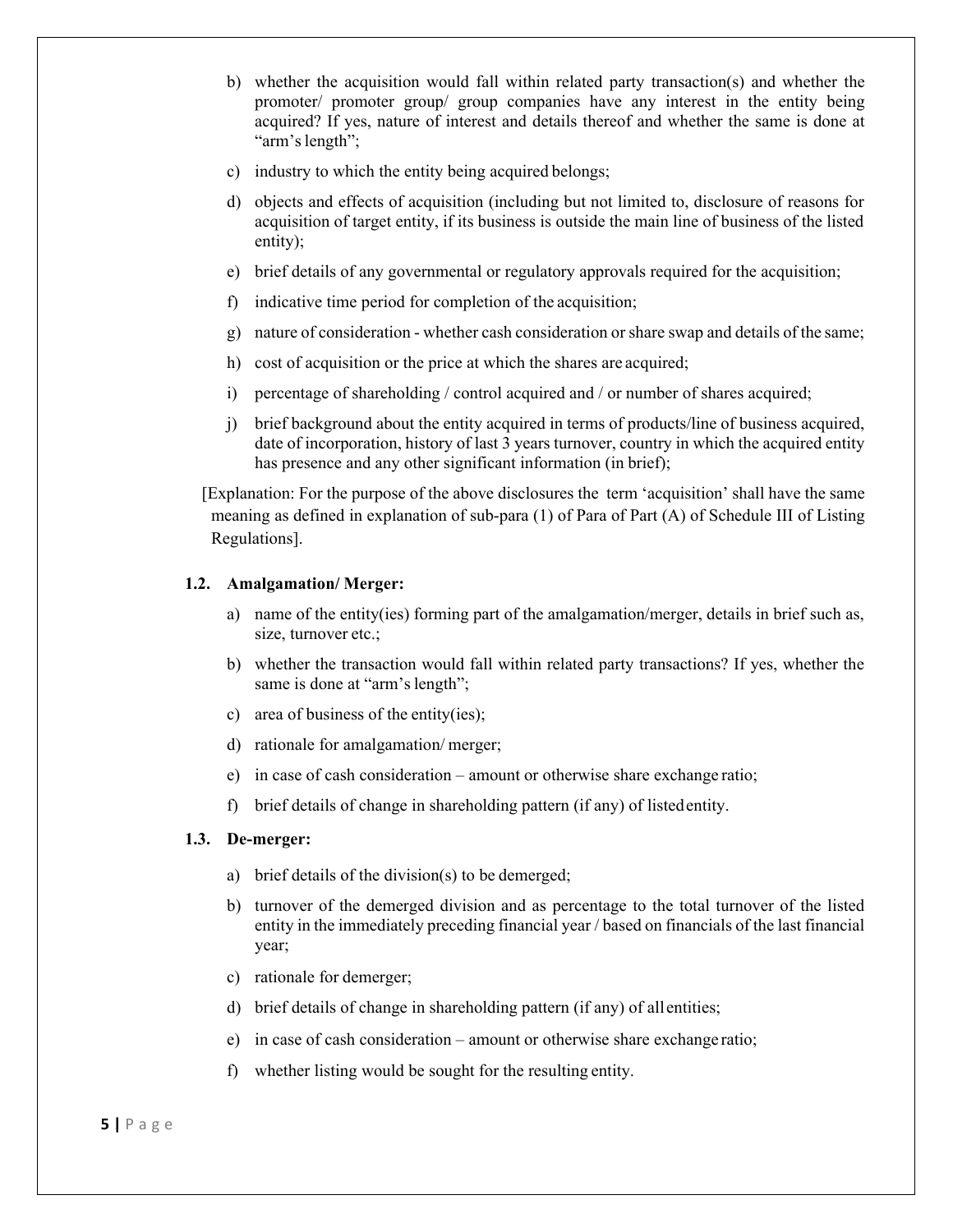#### 1.4. **Sale or disposal of unit(s) or division(s) or subsidiary of the listed entity:**

- a) the amount and percentage of the turnover or revenue or income and net worth contributed by such unit or division of the listed entity during the last financial year;
- b) date on which the agreement for sale has been entered into;
- c) the expected date of completion of sale/disposal;
- d) consideration received from such sale/disposal;
- e) brief details of buyers and whether any of the buyers belong to the promoter/ promoter group/group companies. If yes, details thereof;
- f) whether the transaction would fall within related party transactions? If yes, whether the same is done at "arm's length";
- g) additionally, in case of a slump sale, indicative disclosures provided for amalgamation/merger, shall be disclosed by the listed entity with respect to such slump sale.

For the purpose of this sub-clause, "slump sale" shall mean the transfer of one or more undertakings, as a result of the sale for a lump sum consideration, without values being assigned to the individual assets and liabilities in such sales.

#### **1.5 Other Restructuring:**

- a) details and reasons for restructuring;
- b) quantitative and/ or qualitative effect of restructuring;
- c) details of benefit, if any, to the promoter/promoter group/group companies from such proposed restructuring;
- d) brief details of change in shareholding pattern (if any) of all entities.
- **2. Issuance or forfeiture of securities, split or consolidation of shares, buyback of securities, any restriction on transferability of securities or alteration in terms or structure of existing securities including forfeiture, reissue of forfeited securities, alteration of calls, redemption of securities etc.**

#### 2.1. **Issuance of securities:**

- a) type of securities proposed to be issued (viz. equity shares, convertibles etc.);
- b) type of issuance (further public offering, rights issue, depository receipts (ADR/GDR), qualified institutions placement, preferential allotment etc.);
- c) total number of securities proposed to be issued or the total amount for which the securities will be issued (approximately);
- d) in case of preferential issue the listed entity shall disclose the following additional details to the stock exchange(s):
	- i. names of the investors
	- ii. post allotment of securities outcome of the subscription, issue price / allotted price (in case of convertibles), number of investors;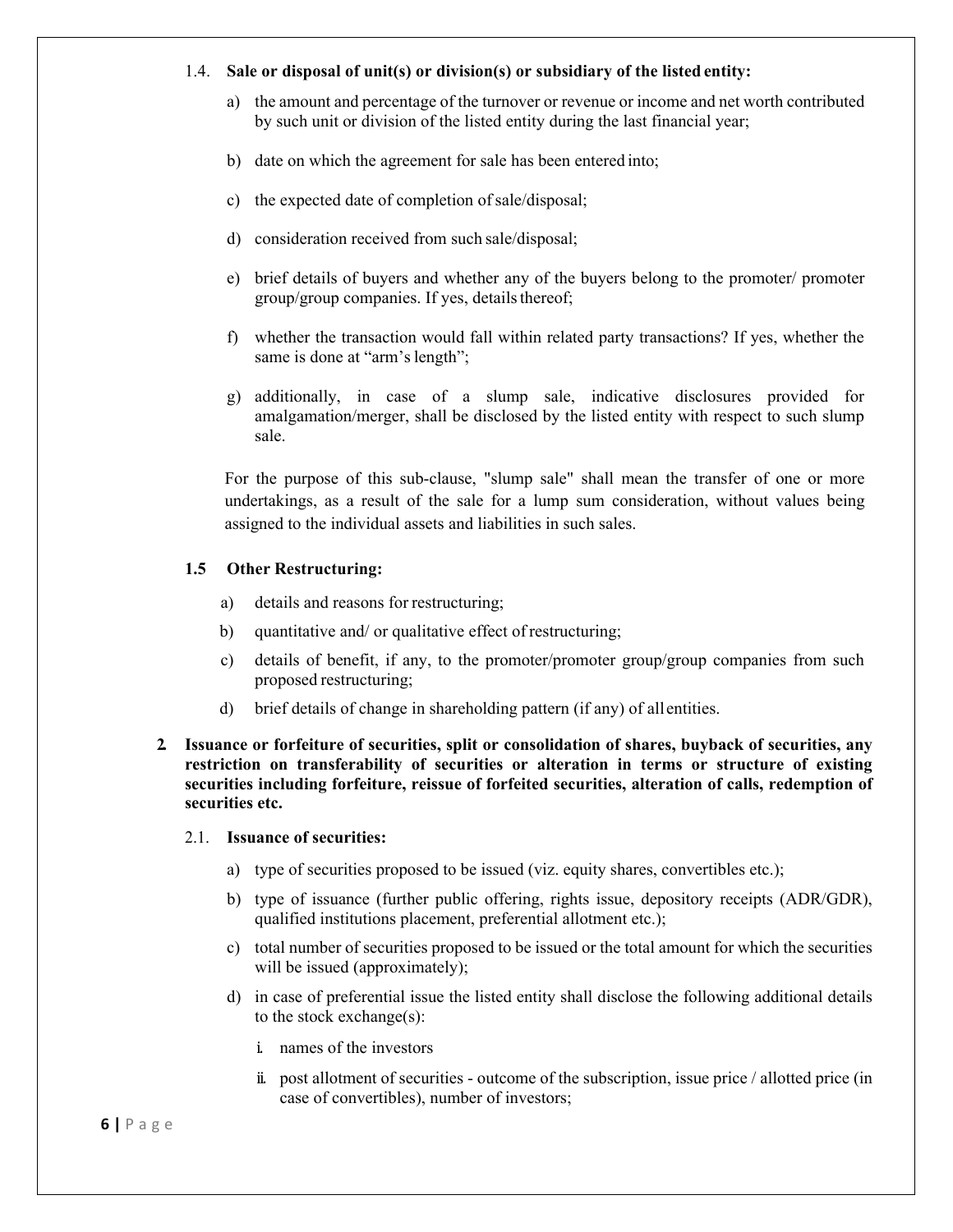- iii. in case of convertibles intimation on conversion of securities or on lapse of the tenure of the instrument;
- e) in case of bonus issue the listed entity shall disclose the following additional details to the stock exchange(s):
	- i. whether bonus is out of free reserves created out of profits or share premium account;
	- ii. bonus ratio;
	- iii. details of share capital pre and post bonus issue;
	- iv. free reserves and/ or share premium required for implementing the bonus issue;
	- v. free reserves and/ or share premium available for capitalization and the date as on which such balance is available;
	- vi. whether the aforesaid figures are audited;
	- vii. estimated date by which such bonus shares would be credited/dispatched;
- f) in case of issuance of depository receipts (ADR/GDR) or FCCB the listed entity shall disclose following additional details to the stock exchange(s):
	- i. name of the stock exchange(s) where ADR/GDR/FCCBs are listed (opening  $-$  closing status) / proposed to be listed;
	- ii. proposed no. of equity shares underlying the ADR/GDR or on conversion of FCCBs;
	- iii. proposed date of allotment, tenure, date of maturity and coupon offered, if any of FCCB's;
	- iv. issue price of ADR/GDR/FCCBs (in terms of USD and in INR after considering conversion rate);
	- v. change in terms of FCCBs, if any;
	- vi. details of defaults, if any, by the listed entity in payment of coupon on FCCBs & subsequent updates in relation to the default, including the details of the corrective measures undertaken (if any);
- g) in case of issuance of debt securities or other non convertible securities the listed entity shall disclose following additional details to the stock exchange(s):
	- i. size of the issue;
	- ii. whether proposed to be listed? If yes, name of the stock exchange(s);
	- iii. tenure of the instrument date of allotment and date of maturity;
	- iv. coupon/interest offered, schedule of payment of coupon/interest and principal;
	- v. charge/security, if any, created over the assets;
	- vi. special right/interest/privileges attached to the instrument and changes thereof;
	- vii. delay in payment of interest / principal amount for a period of more than three months from the due date or default in payment of interest / principal;
	- viii. details of any letter or comments regarding payment/non-payment of interest, principal on due dates, or any other matter concerning the security and /or the assets along with its comments thereon, if any;
	- ix. details of redemption of preference shares indicating the manner of redemption (whether out of profits or out of fresh issue) and debentures;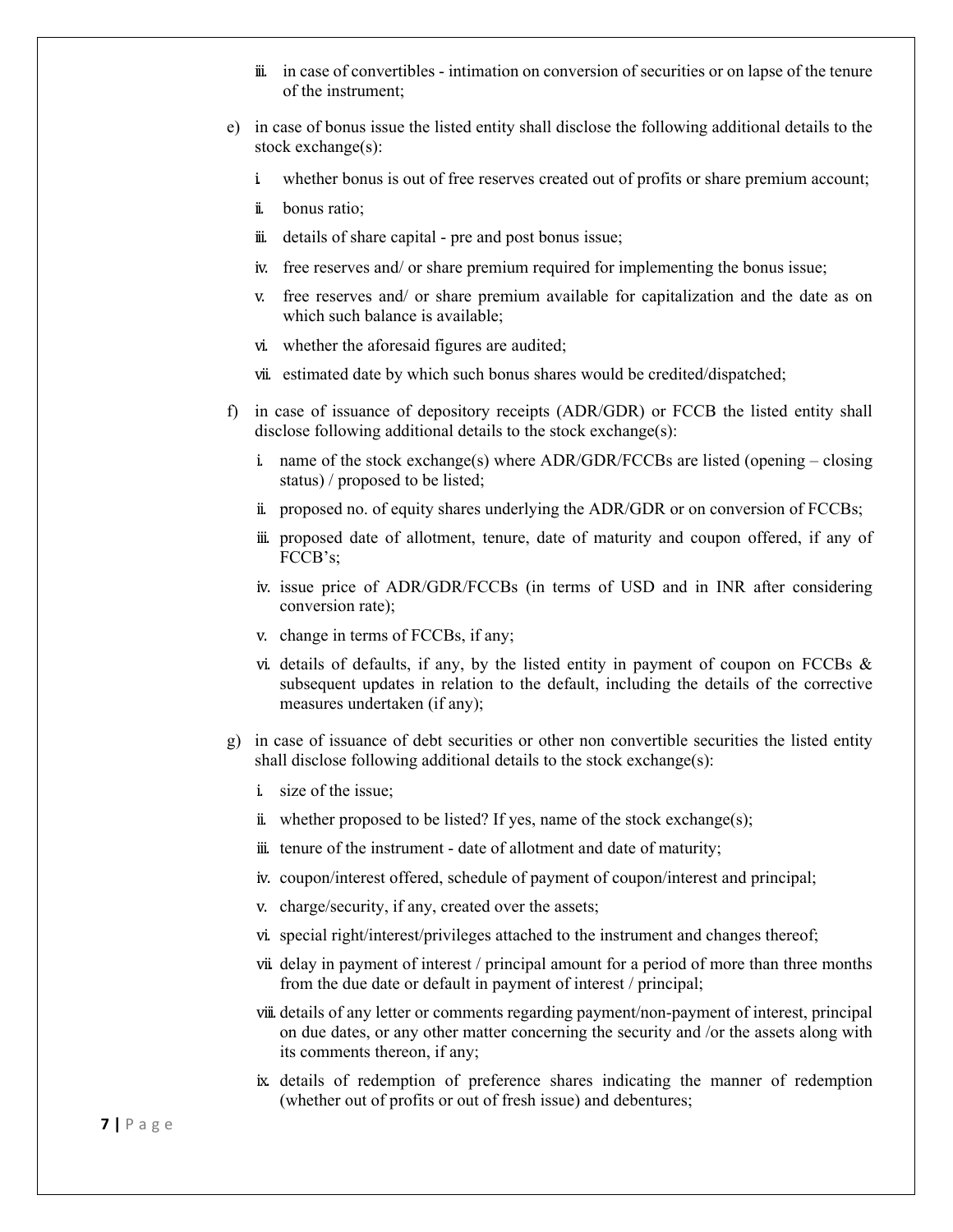h) any cancellation or termination of proposal for issuance of securities including reasons thereof.

#### 2.2. **Split/consolidation of shares:**

- a) split/consolidation ratio;
- b) rationale behind the split/consolidation;
- c) pre and post share capital authorized, paid-up and subscribed;
- d) expected time of completion;
- e) class of shares which are consolidated or subdivided;
- f) number of shares of each class pre and post split or consolidation;
- g) number of shareholders who did not get any shares in consolidation and their preconsolidation shareholding.

#### 2.3. **Buy back of securities:**

- a) number of securities proposed for buyback;
- b) number of securities proposed for buyback as a percentage of existing paid up capital;
- c) buyback price;
- d) actual securities in number and percentage of existing paid up capital bought back;
- e) pre & post shareholding pattern.

#### 2.4. **Any restriction on transferability of securities:**

- a) authority issuing attachment or prohibitory orders;
- b) brief details and reasons for attachment or prohibitory orders;
- c) name of registered holders against whom restriction on transferability has been placed;
- d) total number of securities so affected;
- e) distinctive numbers of such securities if applicable;
- f) period for which order would be applicable (if stated).

#### 2.5. **Any action, which will result in alteration of the terms or structure of any existing securities, including, but not limited to:**

- a) forfeiture of shares;
- b) reissue of forfeited shares or securities, or the issue of shares or securities held in reserve for future issue or the creation in any form or manner of new shares or securities or any other rights, privileges or benefits to subscribe to;
- c) proposal to issue any class of securities;
- d) alterations of capital, including calls;
- e) change in the terms regarding redemption/cancellation/retirement in whole or in part of any securities issued by the listed entity.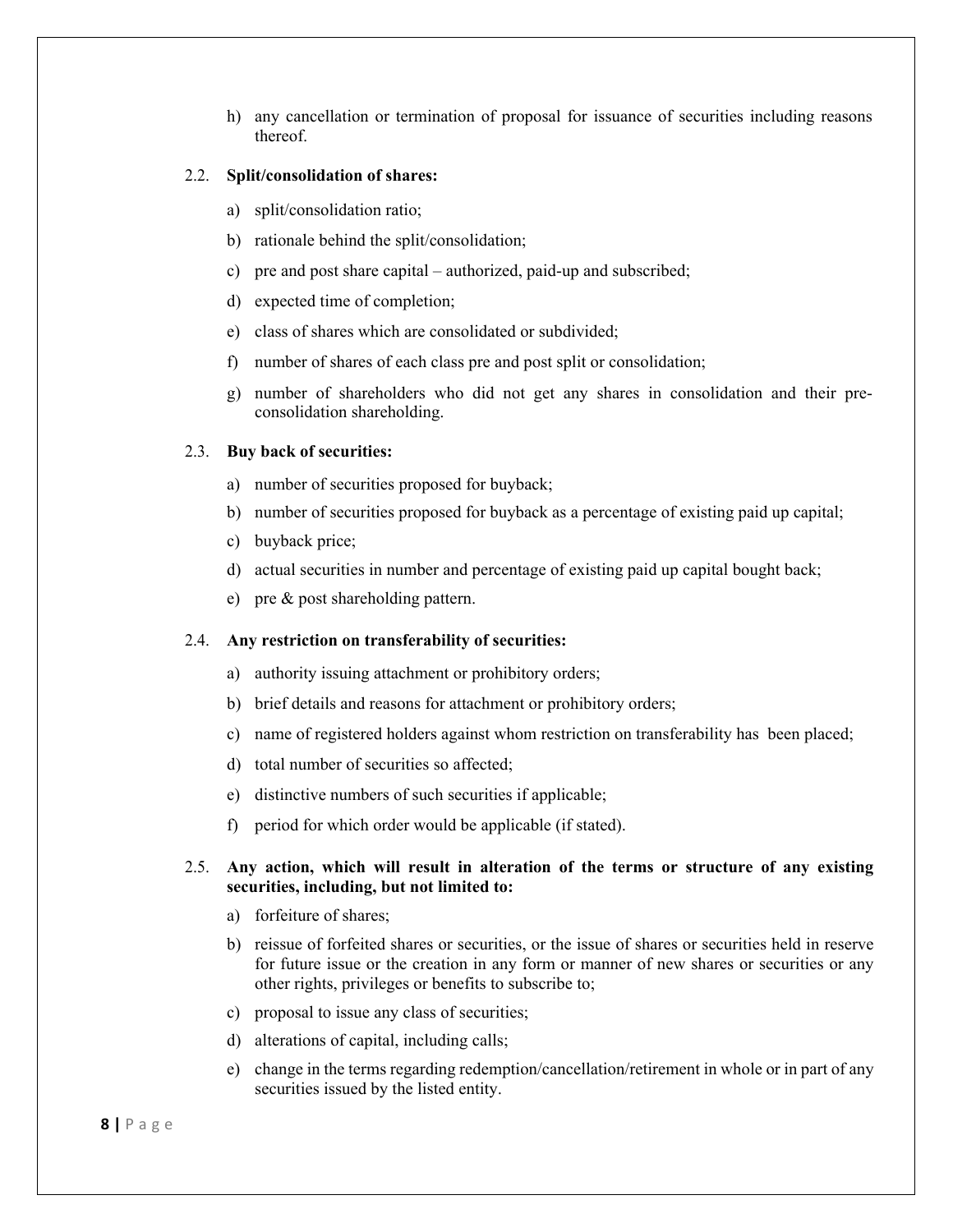#### **3. Revision in Rating(s)**

 The listed entity shall notify the Stock Exchange(s), the details of any new rating or revision in rating assigned from a credit rating agency to any debt instrument of the listed entity or to any fixed deposit programme or to any scheme or proposal of the listed entity involving mobilization of funds whether in India or abroad. In case of a downward revision in ratings, the listed entity shall also intimate the reasons provided by the rating agency for such downward revision.

#### **4. Outcome of meetings of the board of directors: The listed entity shall intimate to the Exchange(s), within 30 minutes of the closure of the meeting, held to consider or decide the following:**

- 4.1. dividends and/or cash bonuses recommended or declared or the decision to pass any dividend and the date on which dividend shall be paid/dispatched;
- 4.2. any cancellation of dividend with reasons thereof;
- 4.3. the decision on buyback of securities;
- 4.4. the decision with respect to fund raising proposed to be undertaken;
- 4.5. increase in capital by issue of bonus shares through capitalization including the date on which such bonus shares would be credited/dispatched;
- 4.6. reissue of forfeited shares or securities, or the issue of shares or securities held in reserve for future issue or the creation in any form or manner of new shares or securities or any other rights, privileges or benefits to subscribe to;
- 4.7. short particulars of any other alterations of capital, including calls;
- 4.8. financial results;
- 4.9. decision on voluntary delisting by the listed entity from stock exchange(s);

The intimation of outcome of meeting of the board of directors shall also contain the time of commencement and conclusion of the meeting.

- **5. Agreements (viz. shareholder agreement(s), joint venture agreement(s), family settlement agreement(s) (to the extent that it impacts management and control of the listed entity), agreement(s)/treaty(ies)/contract(s) with media companies) which are binding and not in normal course of business, revision(s) or amendment(s) and termination(s) thereof:** 
	- 5.1. name(s) of parties with whom the agreement is entered;
	- 5.2. purpose of entering into the agreement;
	- 5.3. shareholding, if any, in the entity with whom the agreement is executed;
	- 5.4. significant terms of the agreement (in brief) special rights like right to appoint directors, first right to share subscription in case of issuance of shares, right to restrict any change in capital structure etc.;
	- 5.5. whether, the said parties are related to promoter/promoter group/ group companies in any manner. If yes, nature of relationship;
	- 5.6. whether the transaction would fall within related party transactions? If yes, whether the same is done at "arm's length";
	- 5.7. in case of issuance of shares to the parties, details of issue price, class of shares issued;
	- 5.8. any other disclosures related to such agreements, viz., details of nominee on the board of directors of the listed entity, potential conflict of interest arising out of such agreements, etc;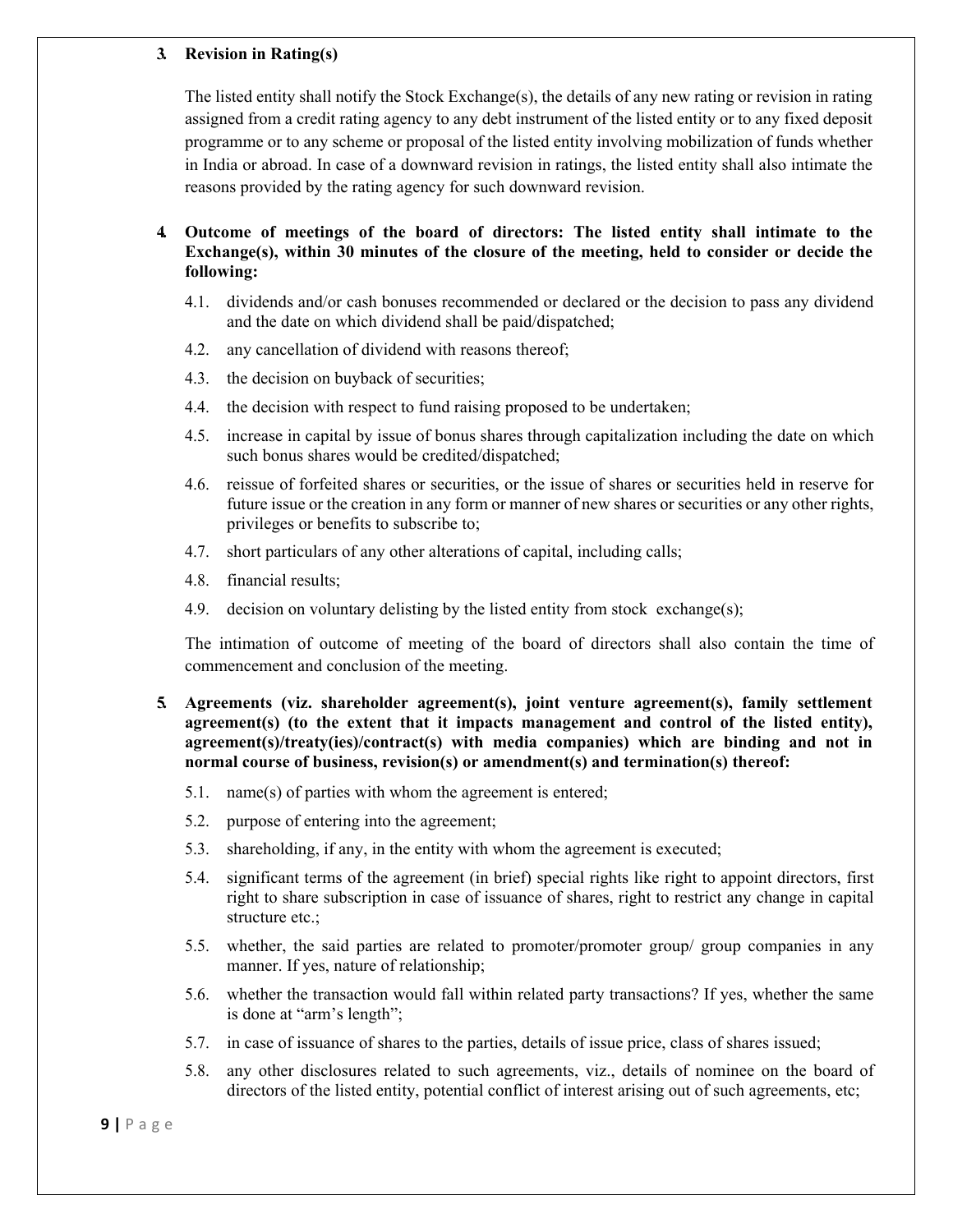- 5.9. in case of termination or amendment of agreement, listed entity shall disclose additional details to the stock exchange(s):
	- a) name of parties to the agreement;
	- b) nature of the agreement;
	- c) date of execution of the agreement;
	- d) details of amendment and impact thereof or reasons of termination and impact thereof.

#### **6. Fraud/ Defaults by promoter or key managerial personnel or by the listed entity or arrest of key managerial personnel or promoter:**

- 6.1. **At the time of unearthing of fraud or occurrence of the default / arrest:** 
	- a) nature of fraud/default/arrest;
	- b) estimated impact on the listed entity;
	- c) time of occurrence;
	- d) person(s) involved;
	- e) estimated amount involved (if any);
	- f) whether such fraud/default/arrest has been reported to appropriate authorities.

#### 6.2. **Subsequently intimate the stock exchange(s) further details regarding the fraud/default/arrest including:**

- a) actual amount involved in the fraud /default (if any);
- b) actual impact of such fraud /default on the listed entity and its financials; and
- c) corrective measures taken by the listed entity on account of such fraud/default.

#### **7. Change in directors, key managerial personnel (Managing Director, Chief Executive Officer, Chief Financial Officer, Company Secretary etc.), Auditor and Compliance Officer:**

- 7.1 reason for change viz. appointment, resignation, removal, death or otherwise;
- 7.2 date of appointment/cessation (as applicable) & term of appointment;
- 7.3 brief profile (in case of appointment);
- 7.4 disclosure of relationships between directors (in case of appointment of a director).

#### **8. Resignation of the Auditor & Independent Director:**

- 8.1 Detailed reasons for resignation of auditor, as given by the said auditor;
- 8.2 Detailed reasons for resignation of Independent Director along with a confirmation given by such Independent Director that there are no other material reasons for resignation other than those provided in the resignation letter.

#### **9. Appointment or discontinuation of share transfer agent:**

- 9.1. reason for appointment or discontinuation;
- 9.2. date on which above would become effective.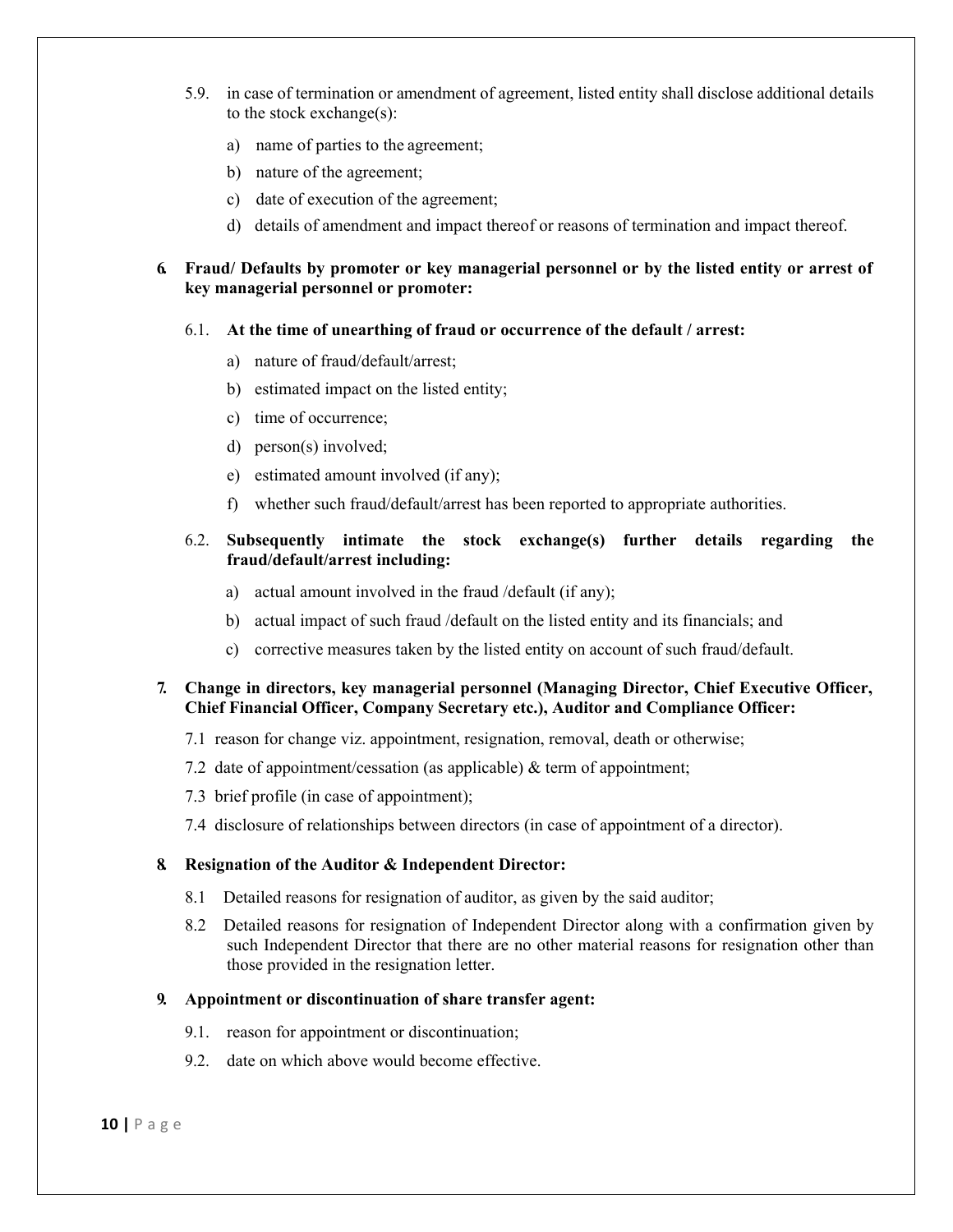#### **10. Corporate debt restructuring ("CDR"):**

- 10.1. whether CDR is voluntary and reasons for opting or referred by lenders/creditors;
- 10.2. details of the loan to be subjected to restructuring under CDR;
- 10.3. brief details of the CDR proposal (if any);
- 10.4. the following updates to be provided at the time of the execution and at various stages of the implementation of the CDR scheme;
	- a) upon execution of any agreement in relation to the CDR proposal, disclose details such as date of execution, parties to the agreement and principal terms;
	- b) details of final CDR package as approved by RBI and the lenders;
	- c) lenders involved;
	- d) brief summary of the CDR scheme including details of the securities, interest payment, repayment schedule, negative and other restrictive covenants.

#### **11. One time settlement (OTS) with a Bank:**

- 11.1 reasons for opting for OTS;
- 11.2 brief summary of the OTS.
- **12. Reference to BIFR and winding-up petition filed by any party / creditors:'** 
	- 12.1 reasons for such a reference/petition;
	- 12.2 impact of such reference/petition on listed entity.

#### **13. Issuance of notices, call letters, resolutions and circulars sent to shareholders, debenture holders or creditors or any class of them or advertised in the media by the listed entity and the following:**

- 13.1 date of notice/call letters/resolutions etc.;
- 13.2 brief details viz. agenda (if any) proposed to be taken up, resolution to be passed, manner of approval proposed etc.

#### **14. Proceedings of annual and extraordinary general meetings of the listed entity and the following details in brief:**

- 14.1 date of the meeting;
- 14.2 brief details of items deliberated and results thereof;
- 14.3 manner of approval proposed for certain items (e-voting etc.).

#### **15. Amendments to memorandum and articles of association of listed entity, in brief.**

**16. Schedule of analyst or institutional investor meet and presentations on financial results made by the listed entity to analysts or institutional investors.**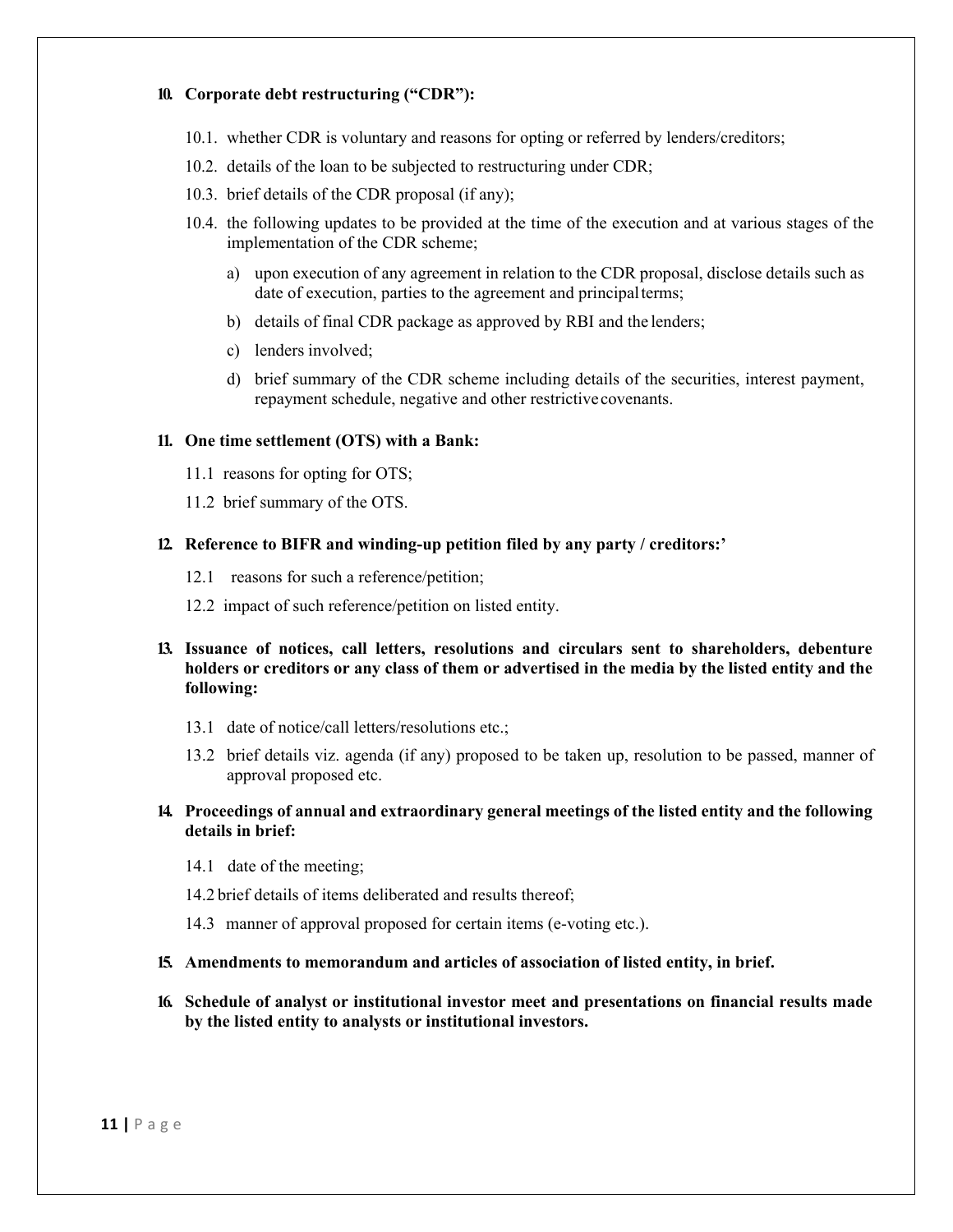**B. Events which shall be disclosed upon application of the guidelines for materiality, including in terms of Part B of Part A of Schedule III of the Listing Regulations:** 

#### **1. Commencement or any postponement in the date of commencement of commercial production or commercial operations of any unit/division:**

 The Company shall notify the Stock Exchange(s) regarding the commencement of commercial production or the commencement of commercial operations of any unit/division. In cases where the Company has made prior intimation of date of commencement of commercial production or operations, the Company shall be required to disclose details in case of postponement of the date of commencement.

#### **2. Change in the general character or nature of business brought about by:**

#### **2.1 Arrangements for strategic, technical, manufacturing, or marketing tie-up:**

- a) Agreement / joint venture (JV) with companies:
	- i. name of the entity(ies) with whom agreement/ JV is signed;
	- ii. area of agreement/JV;
	- iii. domestic/international;
	- iv. share exchange ratio / JV ratio;
	- v. scope of business operation of agreement / JV;
	- vi. details of consideration paid / received in agreement / JV;
	- vii. significant terms and conditions of agreement / JV in brief;
	- viii. whether the acquisition would fall within related party transactions and whether the promoter/ promoter group/ group companies have any interest in the entity being acquired? If yes, nature of interest and details thereof and whether the same is done at "arm's length;
	- ix. size of the entity(ies);
	- x. rationale and benefit expected.
- b) In the event that any such arrangement is called off for any reason, the same shall be disclosed along with the reasons for calling off the proposal.

#### **2.2 Adoption of new line(s) of business:**

- a) industry or area to which the new line of business belongs to;
- b) expected benefits;
- c) estimated amount to be invested.

#### **2.3 Closure of operations of any unit/division - (entirety or piecemeal):**

- a) date of such binding agreement, if any, entered for sale of such unit/division, if any;
- b) amount & percentage of turnover or revenue or income and net worth of the listed entity contributed by such unit or division during the last financial year;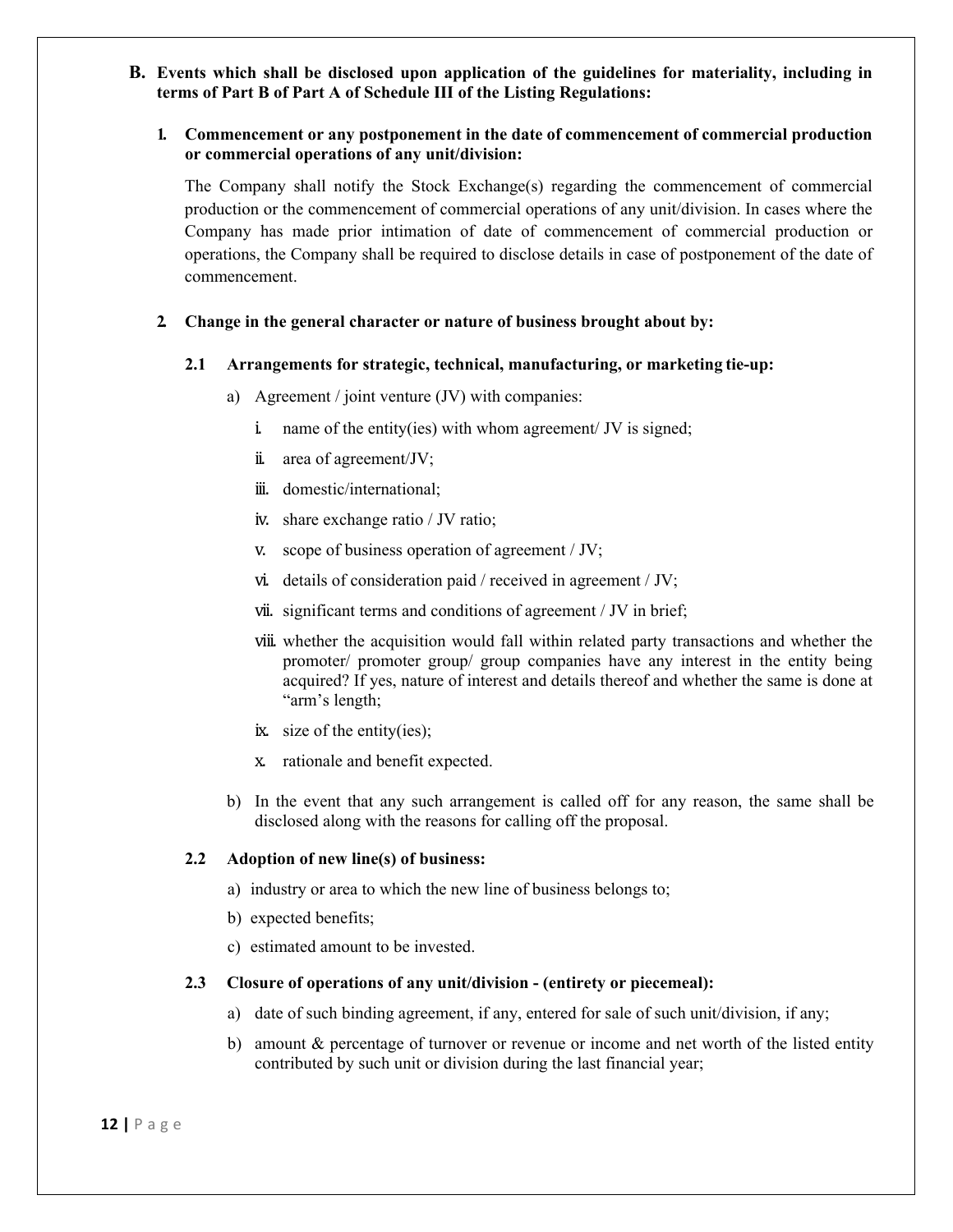- c) date of closure or estimated time of closure;
- d) reasons for closure.

#### **3. Capacity addition or product launch**

#### **3.1. Capacity addition:**

- a) existing capacity;
- b) existing capacity utilization;
- c) proposed capacity addition;
- d) period within which the proposed capacity is to be added;
- e) investment required;
- f) mode of financing;
- g) rationale.

#### **3.2. Product launch:**

- a) name of the product;
- b) date of launch;
- c) category of the product;
- d) whether caters to domestic/ international market;
- e) name of the countries in which the product is launched (in case of international).

#### **4. Awarding, bagging/ receiving, amendment or termination of awarded/bagged orders/contracts, not in the normal course of business:**

- **4.1. Awarding of order(s)/contract(s):** Only important terms and conditions which may be as under needs to be disclosed:
	- a) name of the entity to which order(s)/contract(s) is awarded;
	- b) whether order(s) / contract(s) is awarded to domestic/ international entity
	- c) significant terms and conditions of order(s)/contract(s) awarded, in brief;
	- d) time period, if any, associated with the order(s)/contract(s);
	- e) broad commercial consideration or size of the order(s)/contract(s);
	- f) whether the promoter/ promoter group/group companies have any interest in that entity to whom the order(s)/contract(s) is awarded? If Yes, nature of interest and details thereof;
	- g) whether the same would fall within related party transactions? If yes, whether the same is done at "arms length".
- **4.2. Bagging/Receiving of orders/contracts:** Only important terms and conditions which may be as under needs to be disclosed:
	- a) name of the entity awarding the order(s)/contract(s);
	- b) significant terms and conditions of order(s)/contract(s) awarded in brief;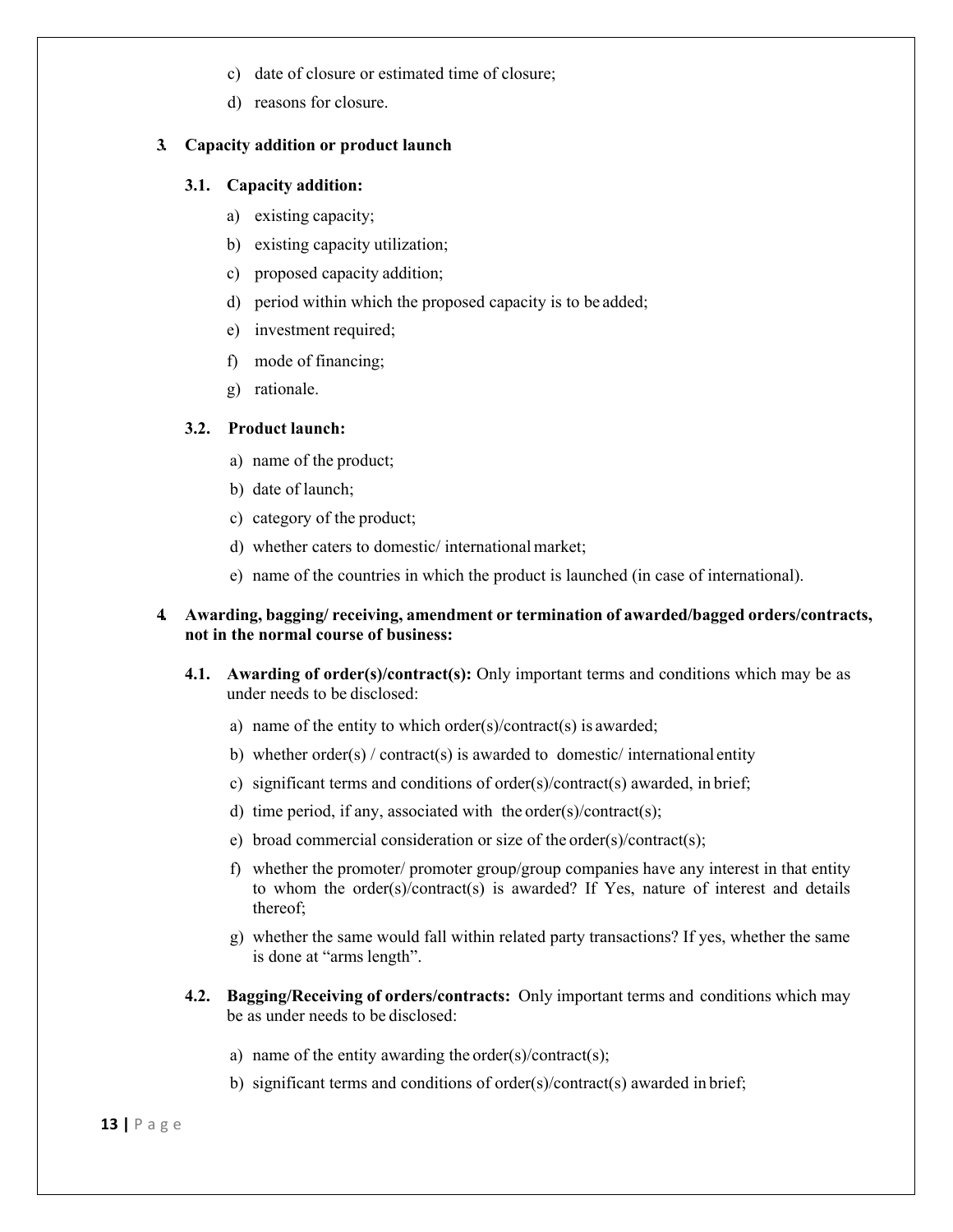- c) whether order(s) / contract(s) have been awarded by domestic/ international entity;
- d) nature of order(s) / contract(s);
- e) whether domestic or international;
- f) time period by which the order(s)/contract(s) is to be executed;
- g) broad consideration or size of the order(s)/contract(s);
- h) whether the promoter/ promoter group / group companies have any interest in the entity that awarded the order(s)/contract(s)? If yes, nature of interest and details thereof;
- i) whether the order(s)/contract(s) would fall within related party transactions? If yes, whether the same is done at "arm's length".

#### **4.3. Amendment or termination of orders/contracts:**

- a) name of parties to the order(s)/contract(s);
- b) nature of the order(s)/contract(s);
- c) date of execution of the order(s)/contract(s)
- d) details of amendment or reasons for terminations and impact thereof (to the extent possible);

#### **5. Agreements (viz. loan agreement(s) (as a borrower) or any other agreement(s) which are binding and not in normal course of business, revision(s) or amendment(s) and termination(s) thereof: Only important terms and conditions which may be as under needs to be disclosed:**

- a) name(s) of parties with whom the agreement is entered;
- b) purpose of entering into the agreement;
- c) size of agreement;
- d) shareholding, if any, in the entity with whom the agreement is executed;
- e) significant terms of the agreement (in brief) special rights like right to appoint directors, first right to share subscription in case of issuance of shares, right to restrict any change in capital structure etc.;
- f) whether, the said parties are related to promoter/promoter group/ group companies in any manner. If yes, nature of relationship;
- g) whether the transaction would fall within related party transactions? If yes, whether the same is done at "arm's length";
- h) in case of issuance of shares to the parties, details of issue price, class of shares issued;
- i) in case of loan agreements, details of lender, nature of the loan, total amount of loan granted, total amount outstanding, date of execution of the loan agreement/sanction letter, details of the security provided to the lenders for such loan;
- j) any other disclosures related to such agreements, viz., details of nominee on the board of directors of the listed entity, potential conflict of interest arising out of such agreements, etc;
- k) in case of termination or amendment of agreement, listed entity shall disclose additional details to the stock exchange(s):
	- i. name of parties to the agreement;
	- ii. nature of the agreement;
	- iii. date of execution of the agreement;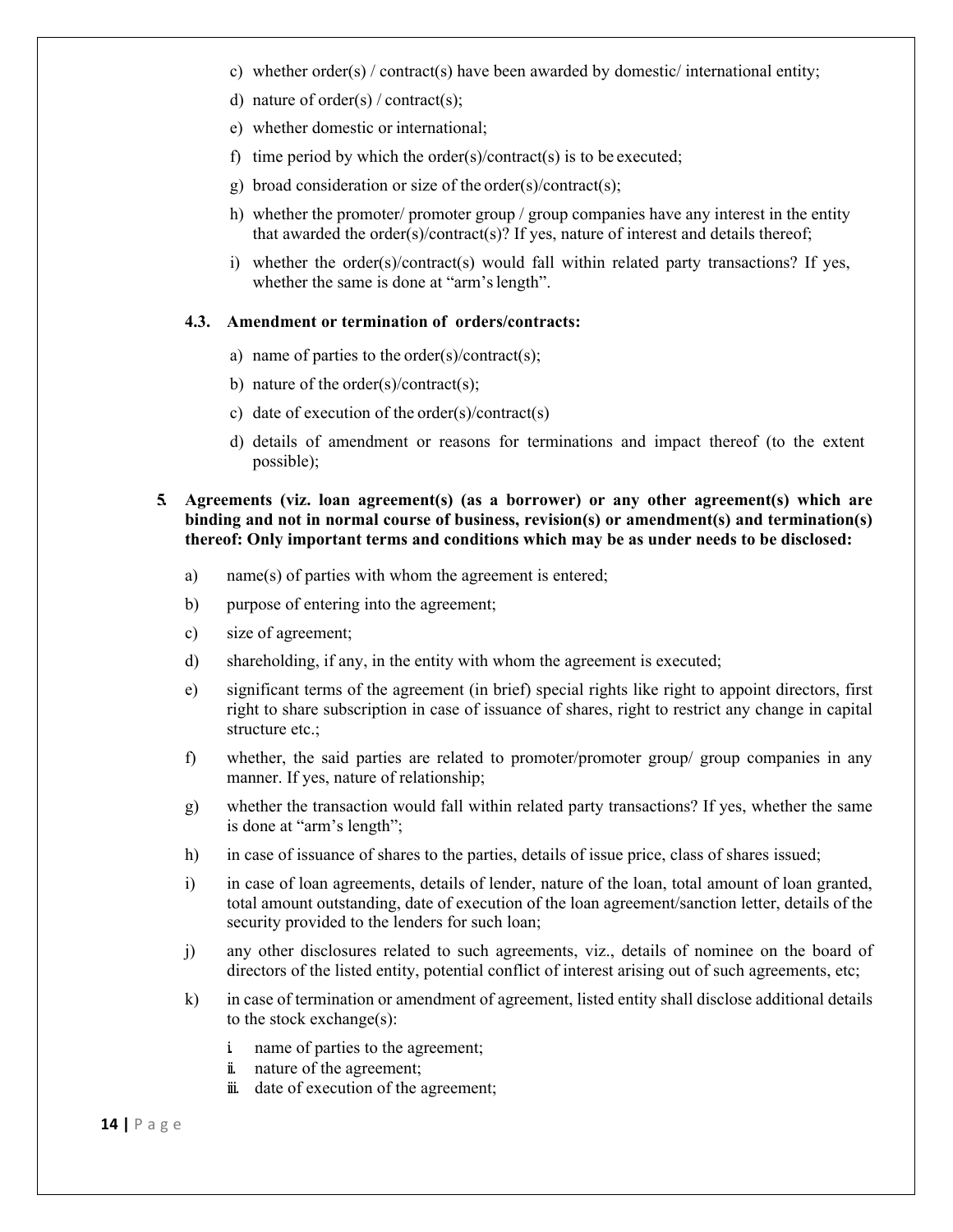iv. details of amendment and impact thereof or reasons of termination and impact thereof.

#### **6. Disruption of operations of any one or more units or division of the listed entity due to natural calamity (earthquake, flood, fire etc.), force majeure or events such as strikes, lockouts etc.:**

#### **6.1. At the time of occurrence**:

- a) expected quantum of loss/damage caused;
- b) whether loss/damage covered by insurance or not including amount;
- c) estimated impact on the production/operations in case of strikes/lock outs;
- d) factory/unit where the strike/lock out takes place including reasons for such strike.

#### **6.2. Regularly, till complete normalcy is restored:**

- a) insurance amount claimed and realized by the listed entity for the loss/damage;
- b) the actual amount of damage caused due to the natural calamity or other force majeure events;
- c) details of steps taken to restore normalcy and the impact of the natural calamity/other force majeure events on production or service, financials of the entity.

#### **7. Effect(s) arising out of change in the regulatory framework applicable to the listed entity.**

**8. Litigation(s) / dispute(s) / regulatory action(s) with impact:** The Company shall notify the Stock Exchange(s) upon it or its key management personnel or its promoter or ultimate person in control becoming party to any litigation, assessment, adjudication, arbitration or dispute in conciliation proceedings or upon institution of any litigation, assessment, adjudication, arbitration or dispute including any ad-interim or interim orders passed against or in favour of the listed entity, the outcome of which can reasonably be expected to have an impact.

#### **8.1.At the time of becoming the party:**

- a) brief details of litigation viz. name(s) of the opposing party, court/ tribunal/agency where litigation is filed, brief details of dispute/litigation;
- b) expected financial implications, if any, due to compensation, penalty etc;
- c) quantum of claims, if any;

#### **8.2. Regularly till the litigation is concluded or dispute is resolved:**

- a) the details of any change in the status and / or any development in relation to such proceedings;
- b) in the case of litigation against key management personnel or its promoter or ultimate person in control, regularly provide details of any change in the status and / or any development in relation to such proceedings;
- c) in the event of settlement of the proceedings, details of such settlement including terms of the settlement, compensation/penalty paid (if any) and impact of such settlement on the financial position of the listed entity.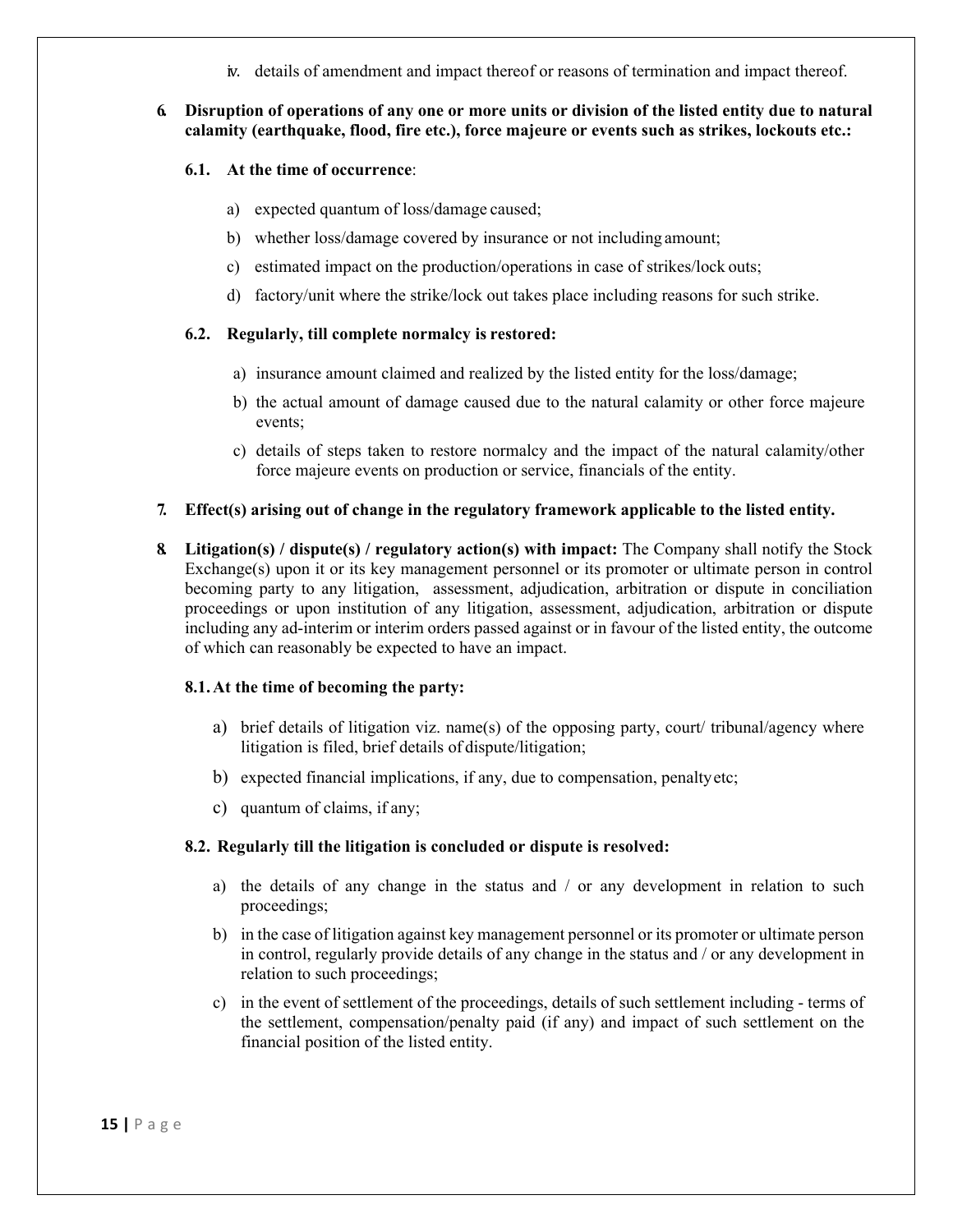#### **9. Frauds/ defaults by directors (other than key managerial personnel) or employees of the listed entity:**

#### **9.1. At the time of unearthing of fraud or occurrence of the default/arrest:**

- a) nature of fraud/default/arrest;
- b) estimated impact on the listed entity;
- c) time of occurrence;
- d) person(s) involved;
- e) estimated amount involved (if any);
- f) whether such fraud has been reported to appropriate authorities.

#### **9.2. Subsequently intimate the stock exchange(s) further details regarding the fraud/default including:**

- a) actual amount involved in the fraud /default (if any);
- b) actual impact of such fraud /default on the listed entity and its financials;
- c) corrective measures taken by the listed entity on account of such fraud/default.

#### **10. Options to purchase securities (including any Share Based Employee Benefit (SBEB) Scheme) at the time of instituting the scheme and vesting or exercise of options:**

- a) brief details of options granted;
- b) whether the scheme is in terms of Securities and Exchange Board of India (Share Based Employee Benefits) Regulations, 2014 (if applicable);
- c) total number of shares covered by these options;
- d) pricing formula;
- e) options vested;
- f) time within which option may be exercised;
- g) options exercised;
- h) money realized by exercise of options;
- i) the total number of shares arising as a result of exercise of option;
- j) options lapsed;
- k) variation of terms of options;
- l) brief details of significant terms;
- m) subsequent changes or cancellation or exercise of such options;
- n) diluted earnings per share pursuant to issue of equity shares on exercise of options.

#### **11. Giving of guarantees or indemnity or becoming a surety for any third party:**

- a) name of party for which such guarantees or indemnity or surety was given;
- b) whether the promoter/ promoter group/ group companies have any interest in this transaction? If yes, nature of interest and details thereof and whether the same is done at "arm's length";